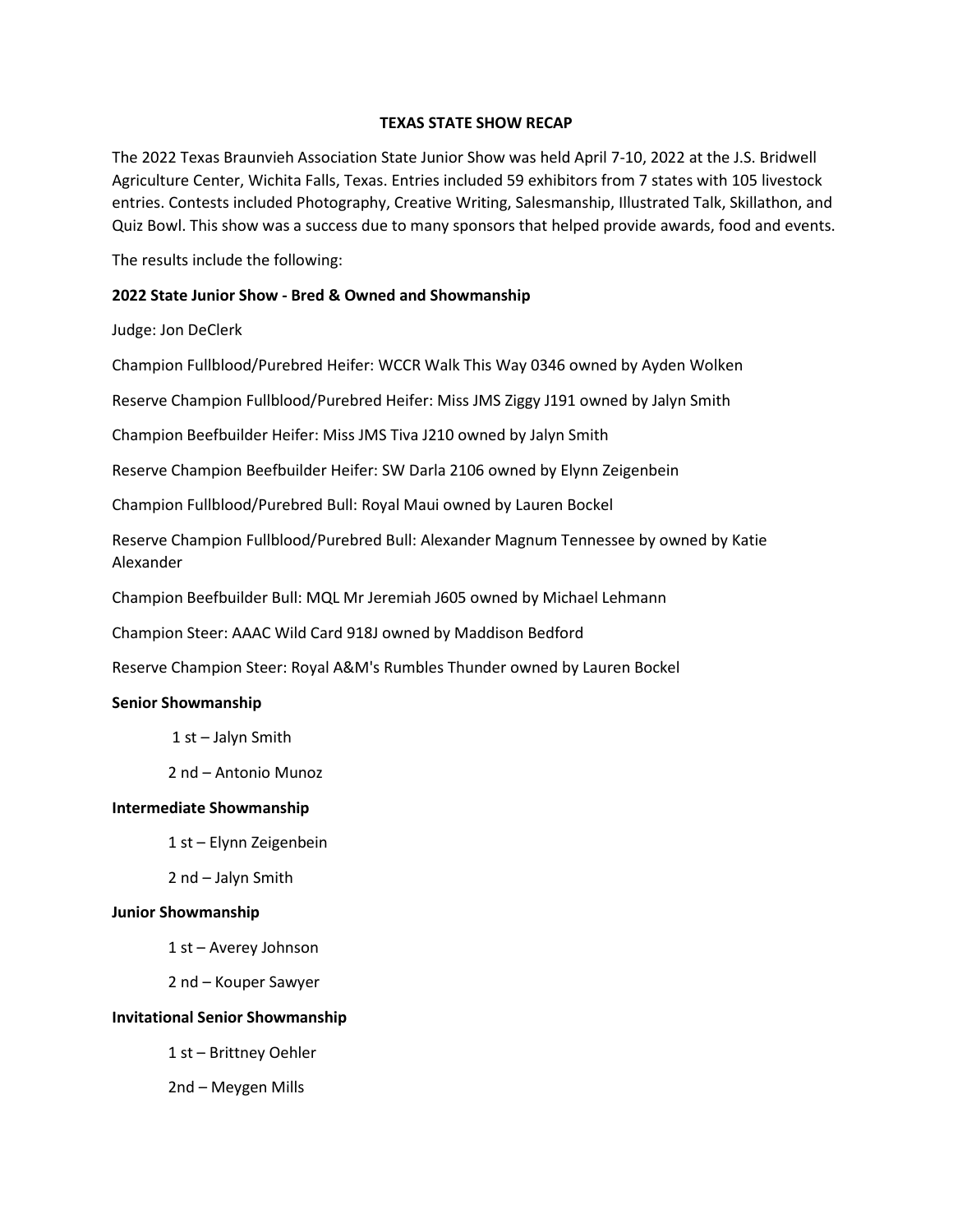#### **Invitational Intermediate Showmanship**

1 st – Lindsey Gerik

2 nd – Destiny Talley

#### **Invitational Junior Showmanship**

1 st – Natalie Zeigenbein

2 nd – Leina King

#### **2021 State Junior Show – Owned Show**

Judge: Joe Rathmann

Champion Fullblood/Purebred Heifer: JBB Kinsey 9511G owned by Antonio Munoz Reserve Champion Fullblood/Purebred Heifer: Star Ellie Mae 49H owned by Kaylin Jacobs Champion Fullblood Heifer: JBB High Class Mary 26 owned by Rowdy Eytchenson Reserve Champion Fullblood Heifer: JBB Sunday Blessing 181J owned by Cambree Pittman Champion Fullblood/Purebred Cow/Calf Pair: MS RDF Milly owned by Elynn Zeigenbeing Reserve Champion Fullblood/Purebred Cow/Calf Pair: MS HHR Athena owned by Lauren Bockel Champion Beefbuilder Heifer: Miss JMS Tiva J210 owned by Jalyn Smith Reserve Champion Beefbuilder Heifer: Millie owned by Harper Jackson Champion Beefbuilder – Mini: Miss JoJo 1404 owned by Colt Pittman Reserve Champion Beefbuilder – Mini: JBB Twizzler 36J owned by Piper Hawkins Supreme Champion Female: JBB Kinsey 9511G owned by Antonio Munoz Reserve Supreme Champion Female: Miss JMS Tiva J210 owned by Jalyn Smith Bonanza Show & Showmanship Judge: PJ Budler Champion Fullblood/Purebred: JBB Kinsey 9511G owned by Antonio Munoz received \$3,700 Sponsor: J Bar Braunvieh received \$1000 Reserve Champion Fullblood/Purebred: Star Ellie Mae 49H owned by Kaylin Jacobs received \$1,750 Sponsor: Star Ranch received \$500 Champion Beefbuilder: Miss JMS Tiva J210 owned by Jalyn Smith received \$1,650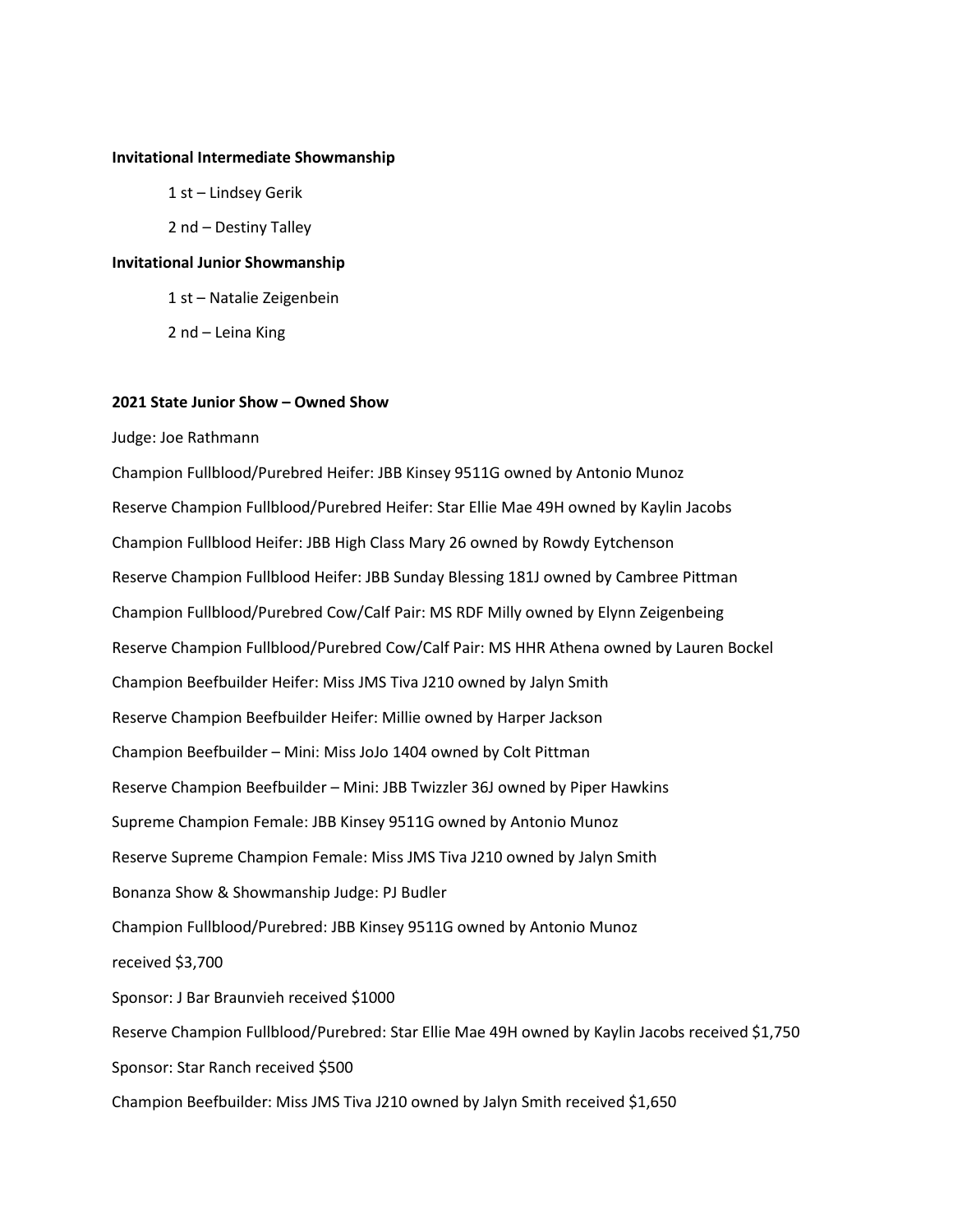Sponsor: Jalyn Smith received \$500

Reserve Champion Beefbuilder: MS FLC IGWT 106H received \$700

Sponsor: Farmer Land & Cattle received \$250

Herdsman Winners: Jalyn Smith & Hunter Bedford

Showmanship winners received \$100: Averey Johnson, Tana Williams, & Jalyn Smith

#### **Other Awards:**

## **Incentive Heifer Certificate (\$1,000) Winners:**

- Sr: Meygen Mills
- Int: Destiny Talley
- Jr: Natalie Zeigenbein

### **High-Point Heifer Certificate (\$1,000) Winners:**

- Sr: Antonio Munoz
- Int: Coy Pittman
- Jr: Averey Johnson

#### **Incentive Reserve Grand High Point Winners:**

Jr: Jeremiah Gonzales

#### **High-Point Reserve Grand Winners:**

- Sr: Kaylin Jacobs
- Int: Colt Pittman
- Jr: Katie Alexander

### **Photography:**

- Sr: Michael Lehmann
- Int: Paxten Wolken
- Jr:Averey Johnson

## **News Article:**

- Sr: Kaylin Jacobs
- Int: Colt Pittman
- Jr: Katie Alexander

### **Illustrated Talk:**